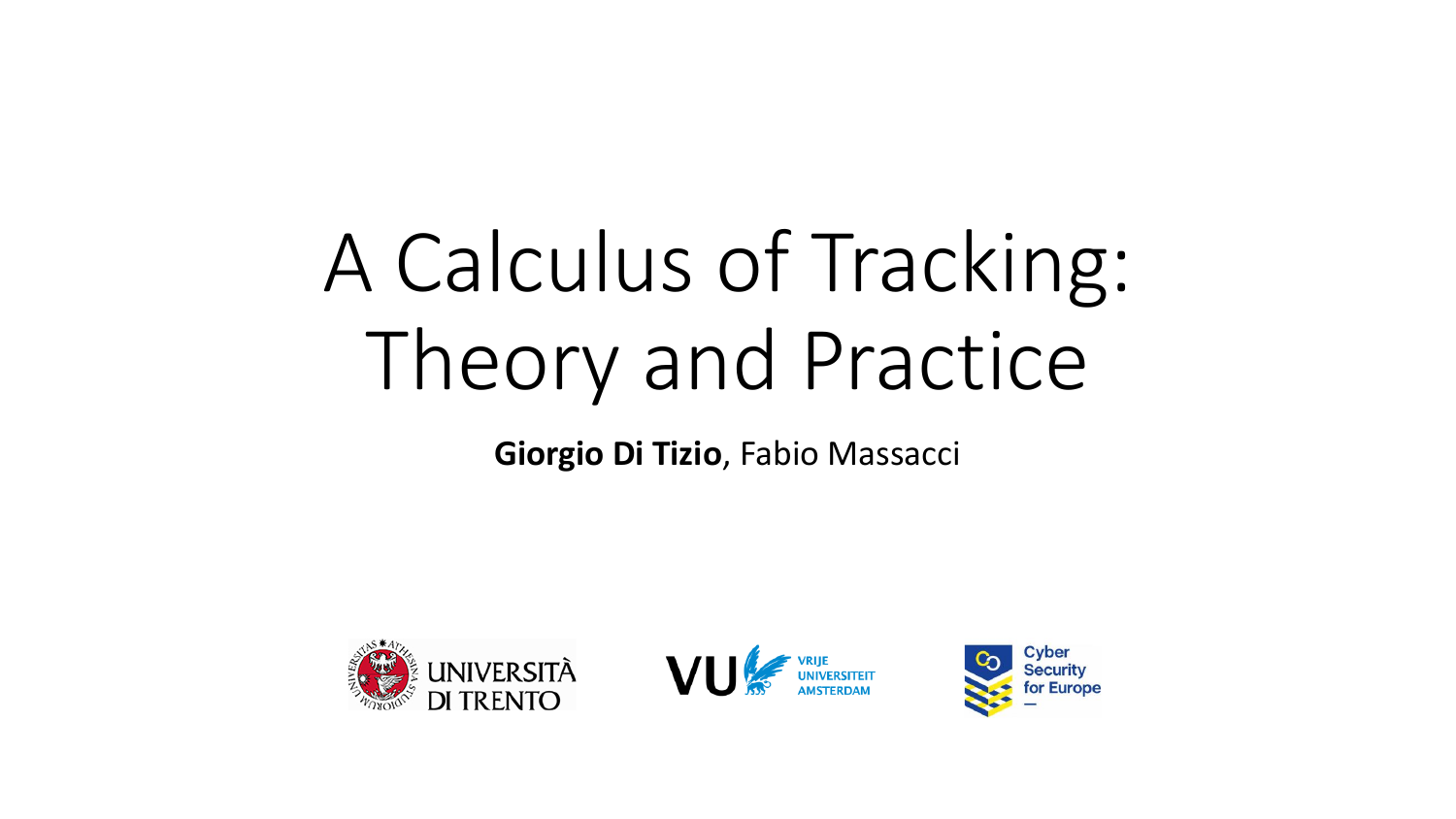### Analysis of Web Tracking

• As Web Tracking is a ubiquitous activity on the Internet, a variety of tracker-blocking tools has been proposed



- The de-facto approach to evaluate the efficacy of these tools or to determine policy compliance is by mean of large-scale crawling
	- Results are often contradictory and lack transparency
	- Do the users need a Top X million analysis if they only visit few well-known domains?
- Manual inspection is simply impractical



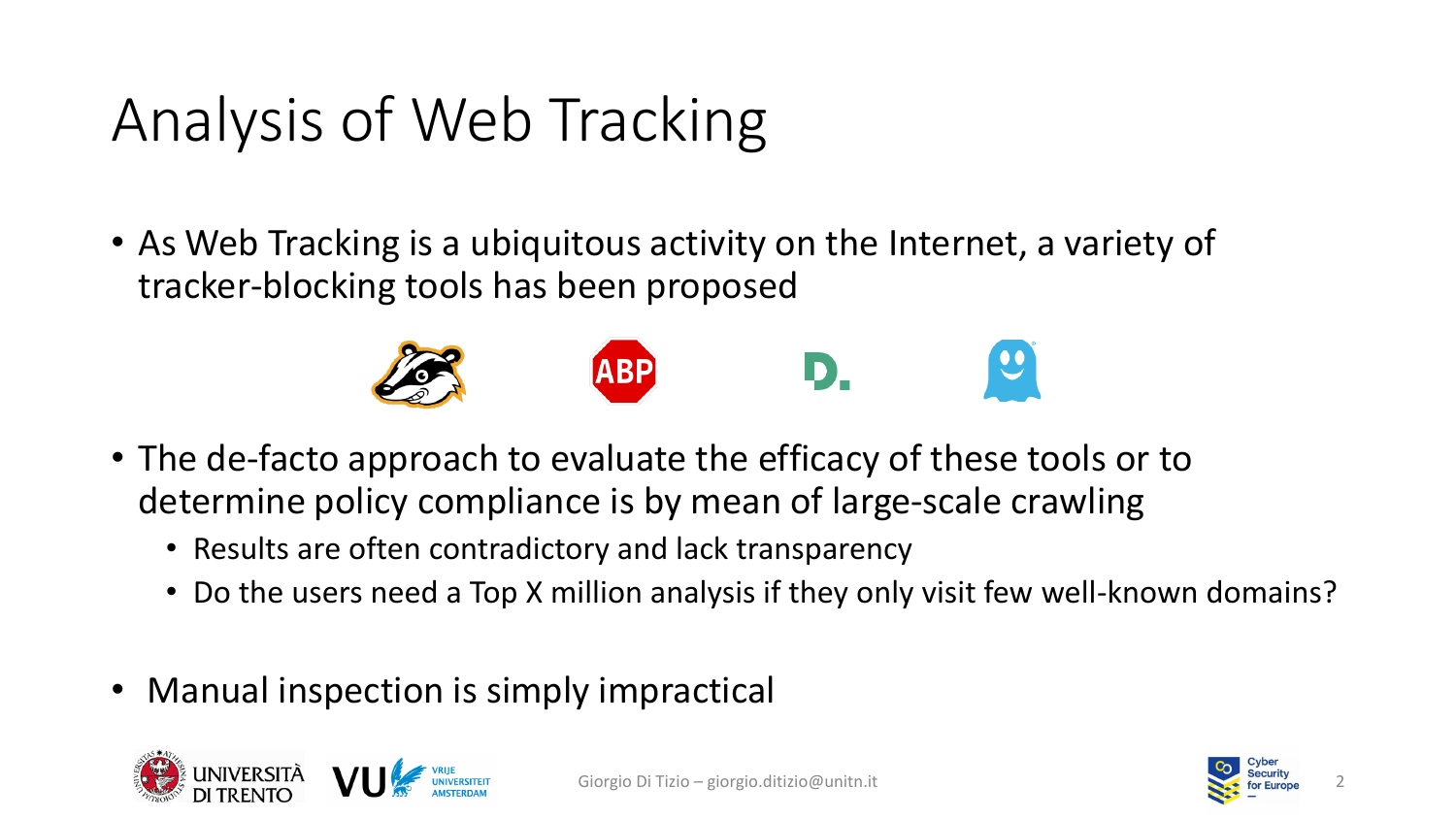# A framework for Web Tracking

- Technical Contributions:
	- a framework for independent verification of tracking practices
	- based on tracking techniques and data exchange from the client perspective
	- formal rules based on IFOL
	- automated extraction of rules from snapshots of the Internet (OpenWPM)
	- extension to probability
- Demonstrated Applications:
	- Compare trade-off of tracker-blocking extensions
	- Determine potential need for compliance with COPPA



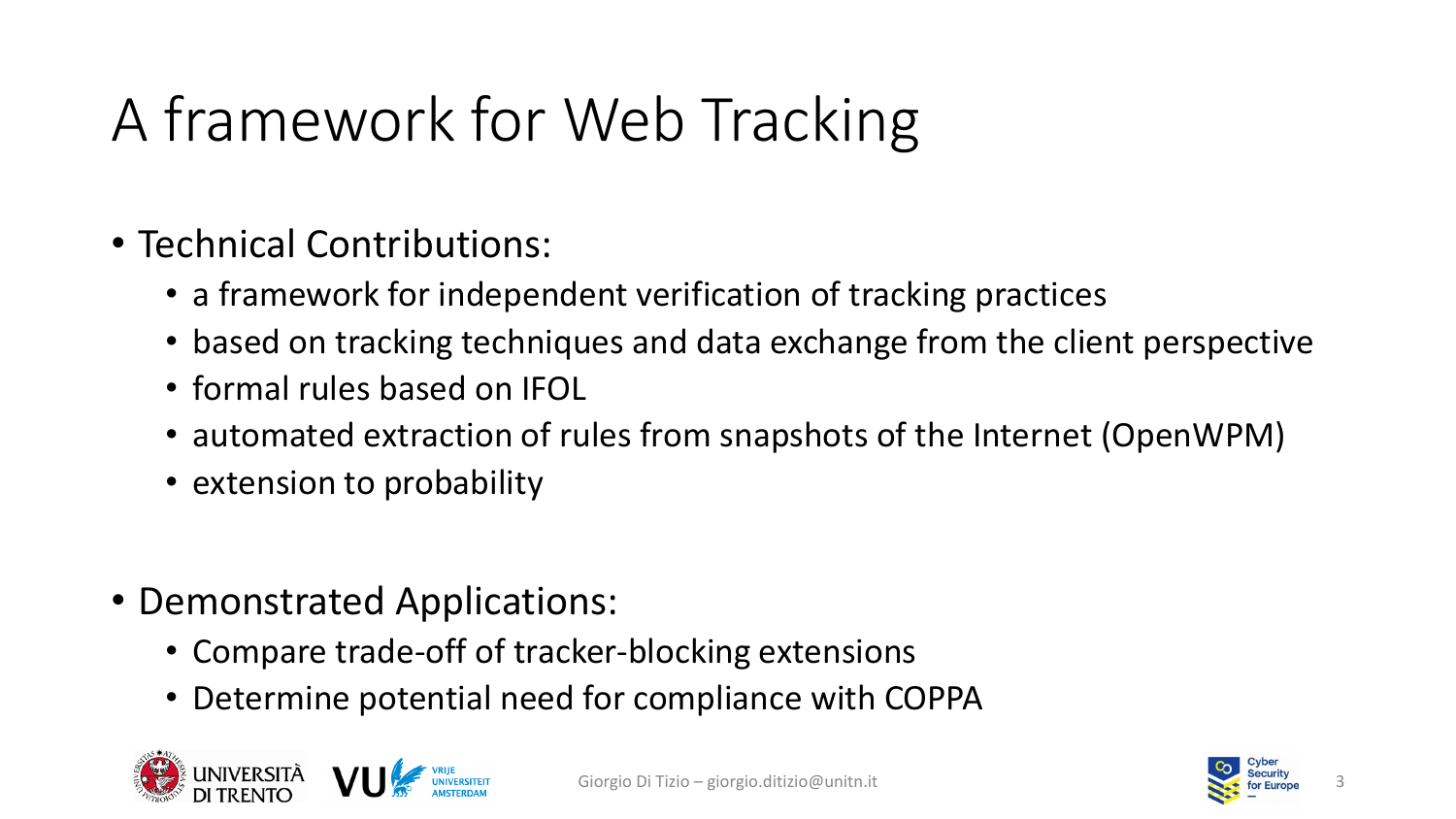### A Formal Model for Web Tracking

- Tracking is decomposed as a sequence of pre- and post-conditions observable as network interactions between websites and the user visiting them.
- Tracker-blocking extensions are modeled as pre-conditions that disable tracking techniques:
	- Block cookies
	- Block connections



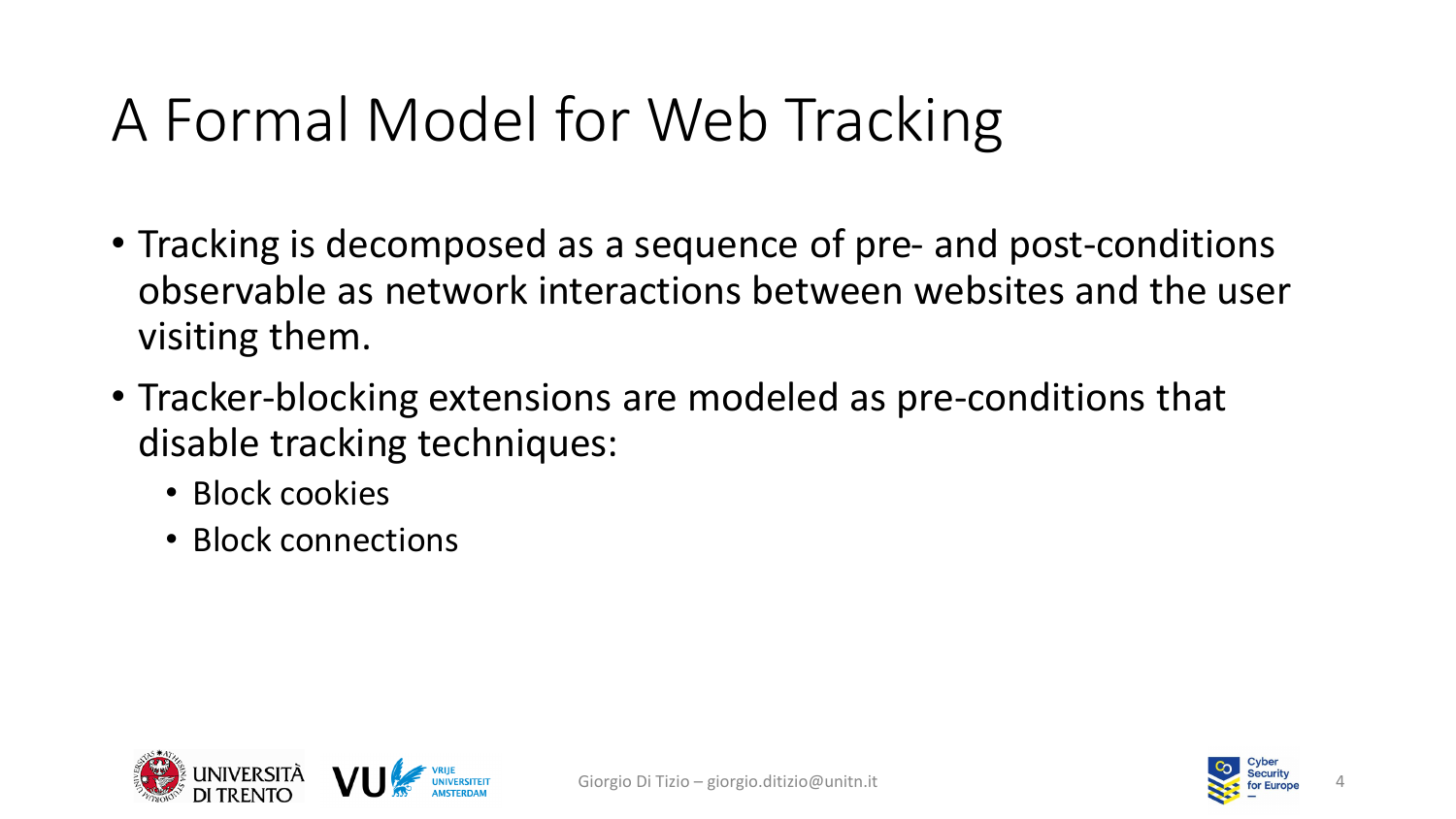### Example: Modeling *3 rd -party Tracking*



**DI TRENTO** 

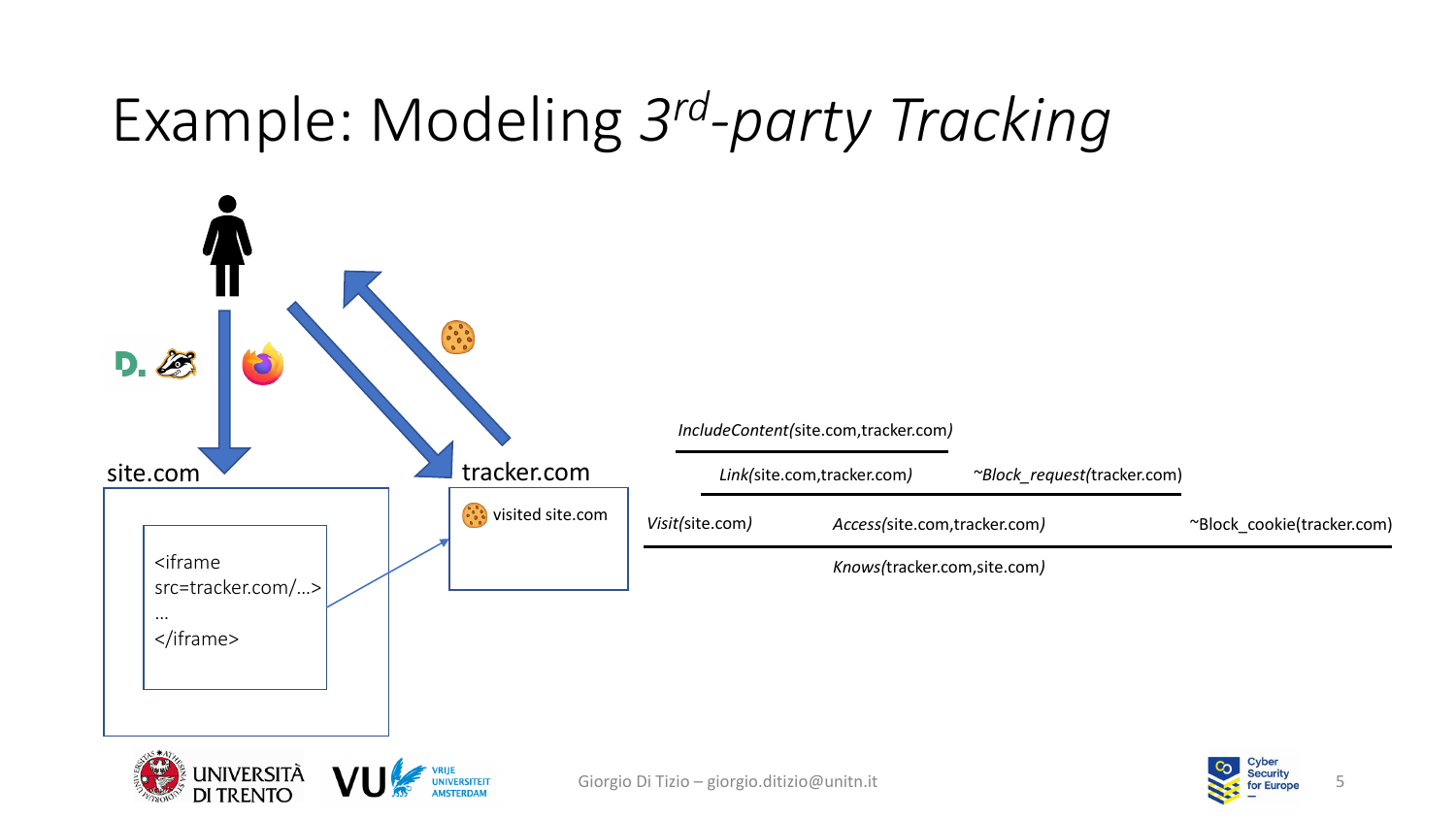# General Rules for Modeling Web Tracking

**Inclusion rule:**

*IncludeContent(w,w') Link(w,w')*

#### **Access rule:**

*Link(w,w') ~Block\_request(w')*

*Access(w,w')*

#### **3 rd -party tracking rule**

| Visit(w) | Access(w, w') | $\sim$ Block cookie(w') |
|----------|---------------|-------------------------|
|          | Knows(w', w)  |                         |

#### **Description**

If a website *w* includes content from a website *w',*  there is a link that allows an exchange of information

#### **Description**

If a website *w* has a link with a website *w'* that is not blocked by any tracker-blocking tool, then the user access *w'* from *w*

#### **Description**

If a user visits a website *w* that forces to access a website *w'* not blocked by any tool, then *w'* knows that the user visited *w*



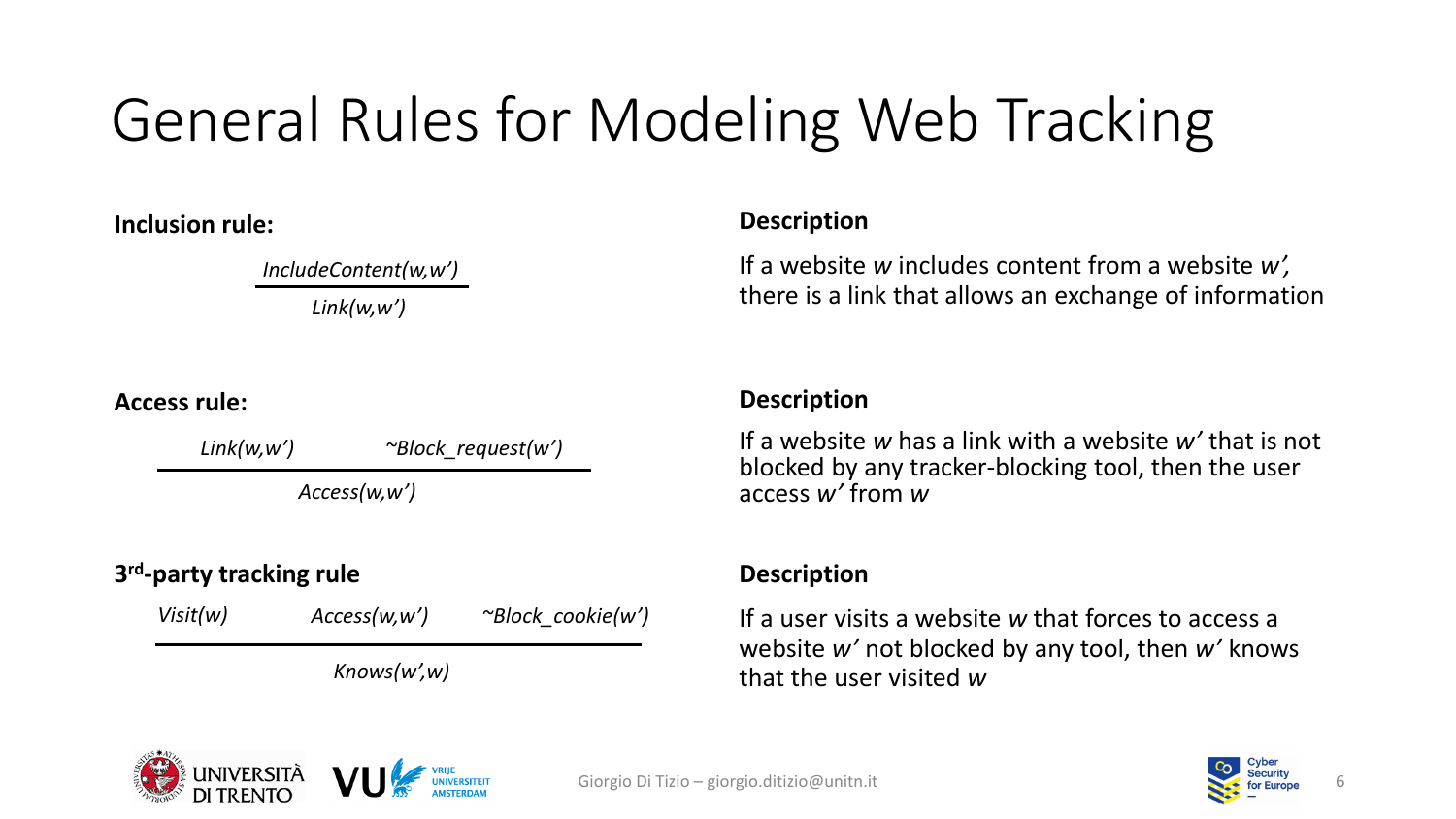### From Theory to Practice: Predicates instantiation

- The framework automatically instantiates ground predicates from OpenWPM databases
- The remaining predicates are derived by applying the rules in the model

| <b>Variables vs Top Domains</b> | 10  | 20   | 30   | 40   | 50   |
|---------------------------------|-----|------|------|------|------|
| $HTTP$ responses                | 925 | 1957 | 2864 | 3618 | 4530 |
| Include Content(w, w')          | 824 | 1803 | 2681 | 3391 | 4272 |
| Redirect(w, w')                 | 101 | 154  | 184  | 229  | 261  |
| Link(w, w')                     | 925 | 1957 | 2865 | 3620 | 4533 |
| $Link_{cookie}(w,w^{\prime})$   | 3   | 3    | 3    | 5    | 6    |
| Access(w, w')                   | 925 | 2272 | 3636 | 5024 | 6382 |
| $Access_{cookie}(w, w')$        | 3   | 3    | 3    | 5    | 6    |
| $Cookie\_sync(w,w')$            | 3   | 3    | 3    | 7    | 8    |

#### *# of instantiated ground predicates for the Top Alexa*



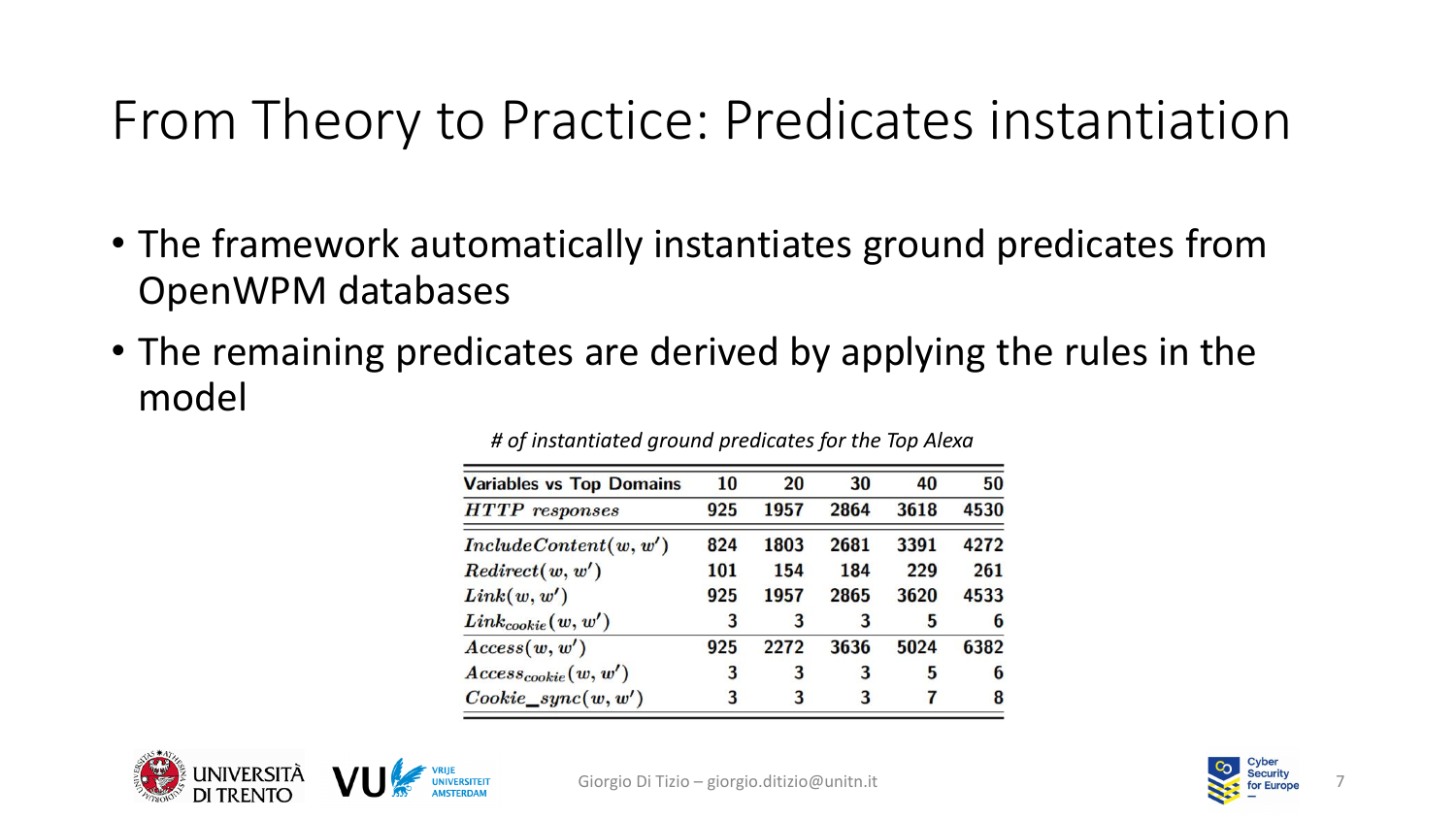### Analysis of Mitigations for Individual Cases

- The *Knows* and *Access* predicates are used to compare the trade-off of different tracker-blocking tools:
	- # unique *Knows* → measures the potential trackers a user can encounter while browsing the Web
	- *#* unique *Access* <sup>→</sup> measures the connections established and thus site breakage
- A tool *A* is better than *B* if the # of unique *Access* predicates is greater or equal than B, while the # of unique *Knows* predicate is smaller.



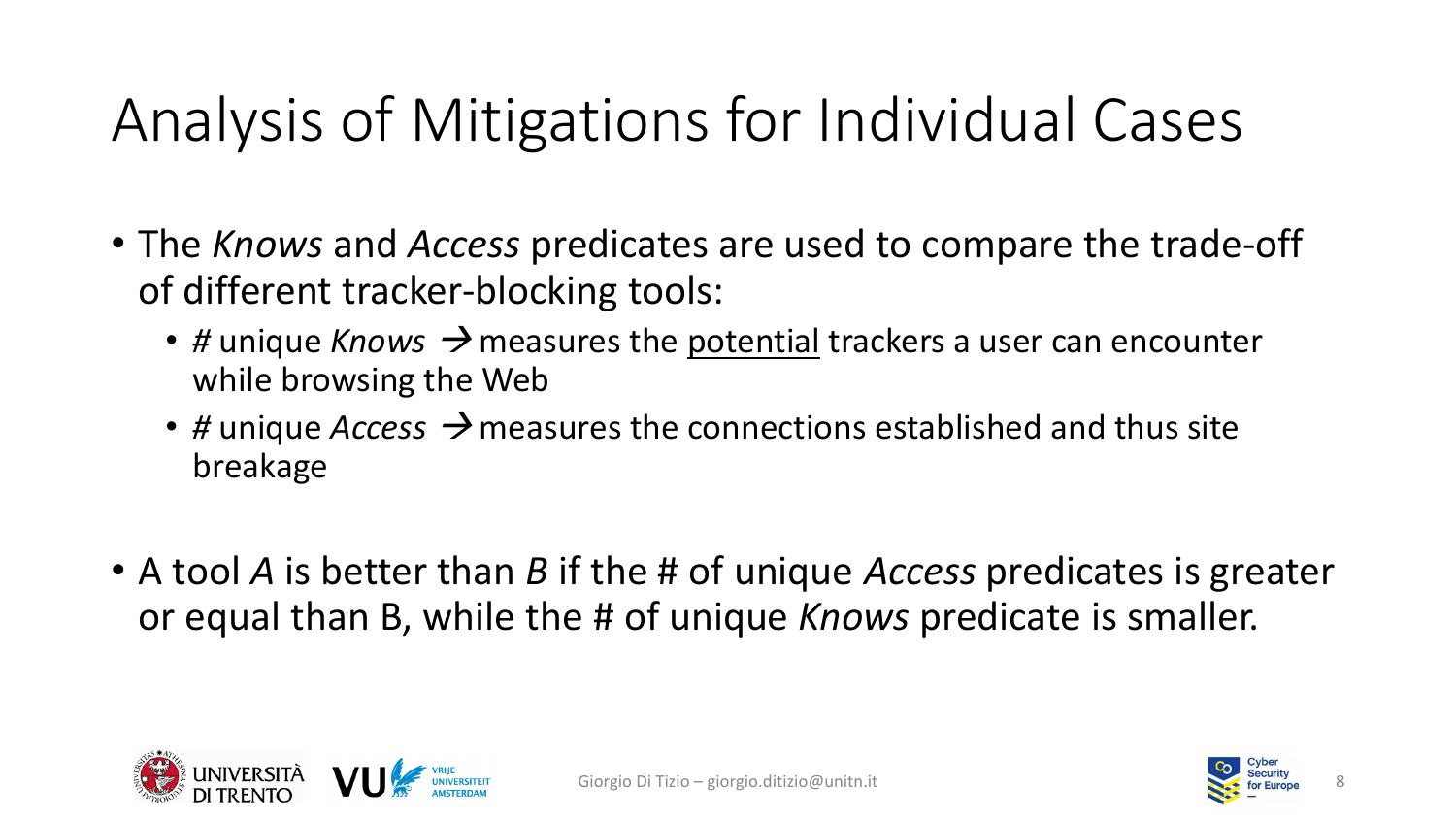### Analysis of Mitigations for Individual Cases

• Different tracker/ad-blocking tools have different trade-offs when visiting 5 to 100 Top Alexa websites. *EasyList&EasyPrivacy* blocks most trackers at the cost of fewer connections

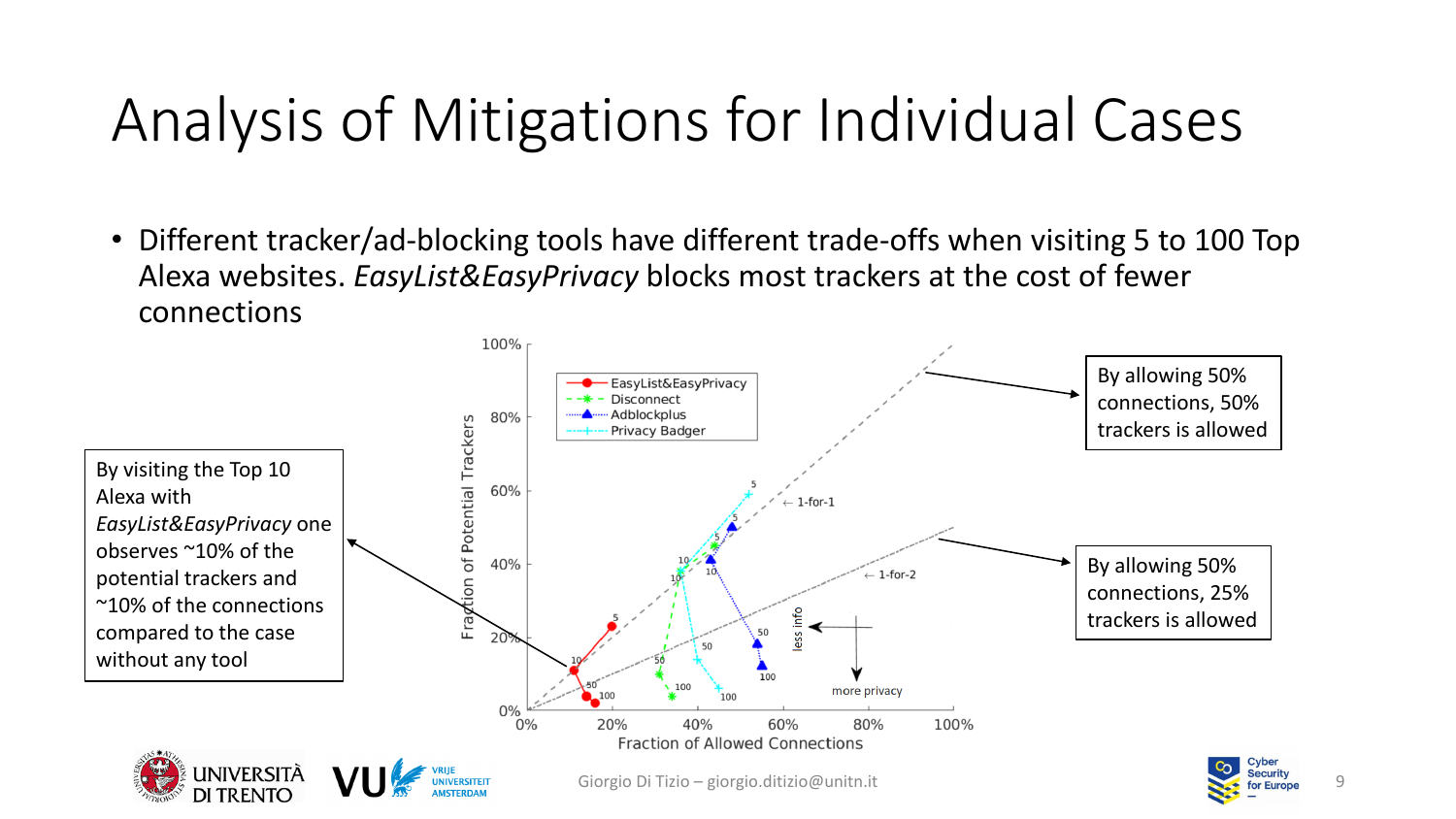### Do you have to respect COPPA?

- The rules are encoded as axioms for the *Slakje* intuitionistic prover
- Given a conjecture: is *req\_COPPA(site.com)?*
- The framework produces a proof (if exists) of the conjecture by combining ground predicates using the rules